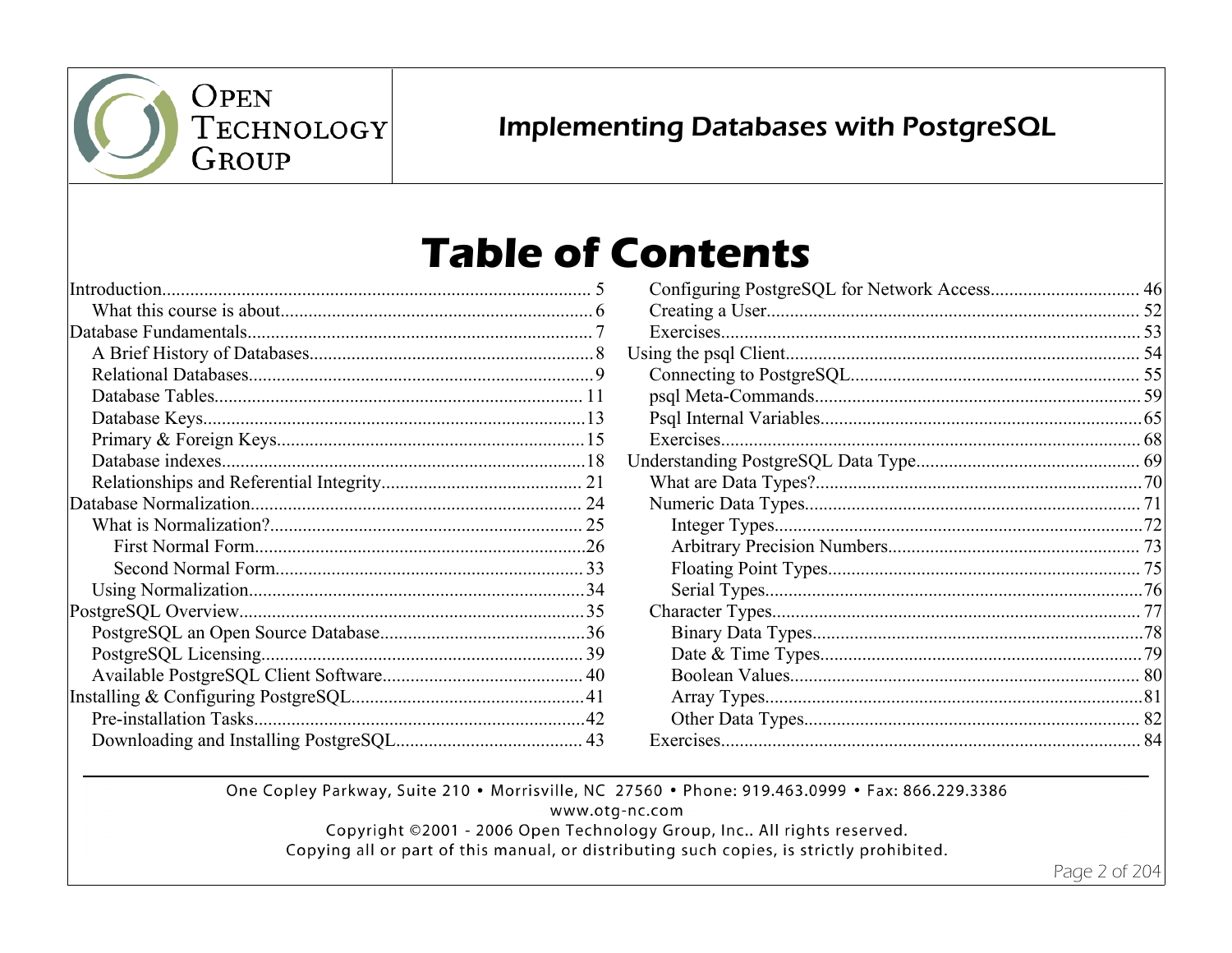

**Implementing Databases with PostgreSQL** 

| Exercises |  |
|-----------|--|
|           |  |
|           |  |
|           |  |
|           |  |
|           |  |
|           |  |

| Restricting Selections Using the WHERE Clause 147 |  |
|---------------------------------------------------|--|
|                                                   |  |
|                                                   |  |
|                                                   |  |
|                                                   |  |
|                                                   |  |

One Copley Parkway, Suite 210 . Morrisville, NC 27560 . Phone: 919.463.0999 . Fax: 866.229.3386

www.otg-nc.com

Copyright ©2001 - 2006 Open Technology Group, Inc.. All rights reserved.

Copying all or part of this manual, or distributing such copies, is strictly prohibited.